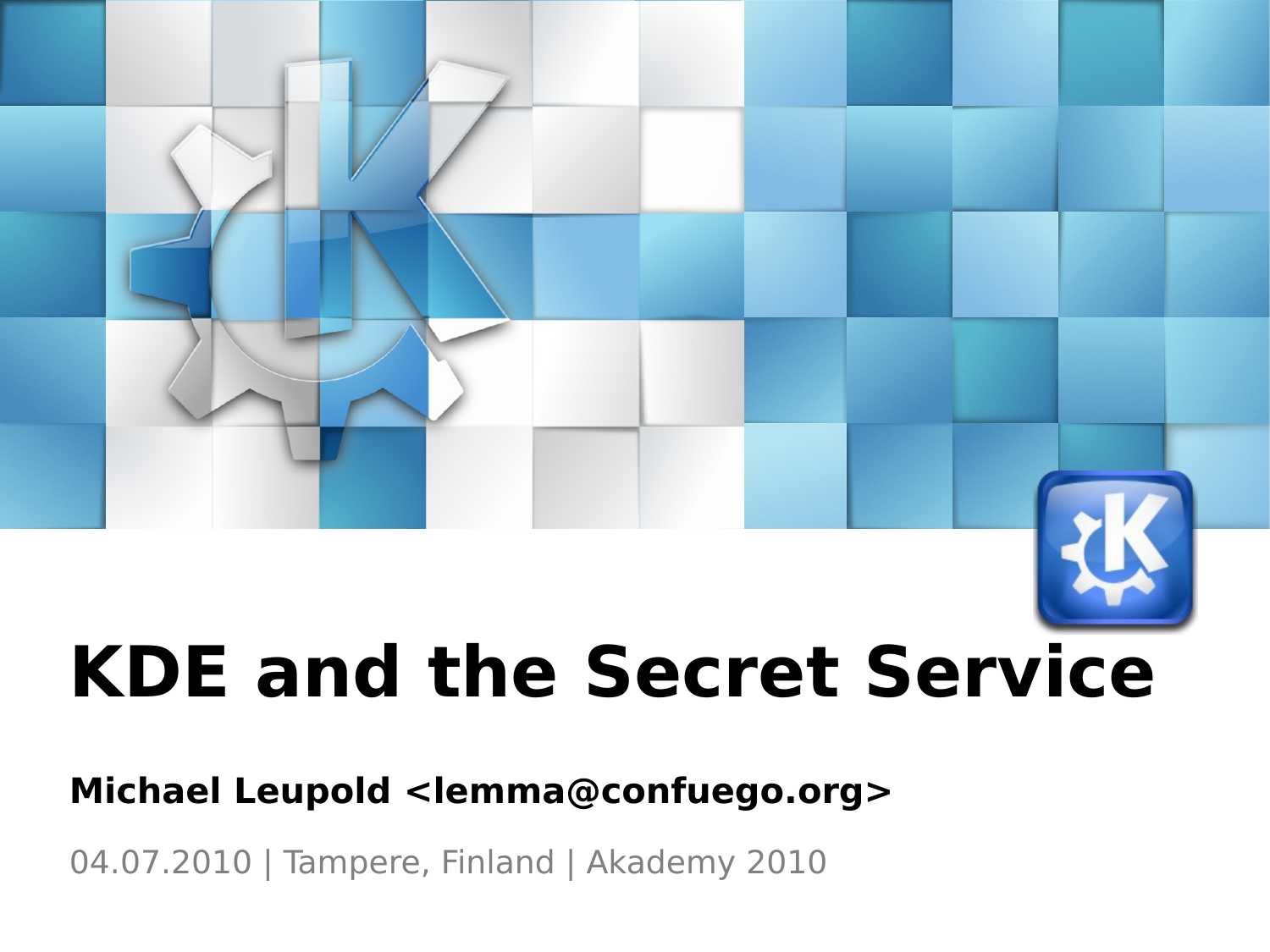### **Agenda**

- Secret Storage
- ksecretservice Architecture
- Planned Features
- Current Progress
- Questions?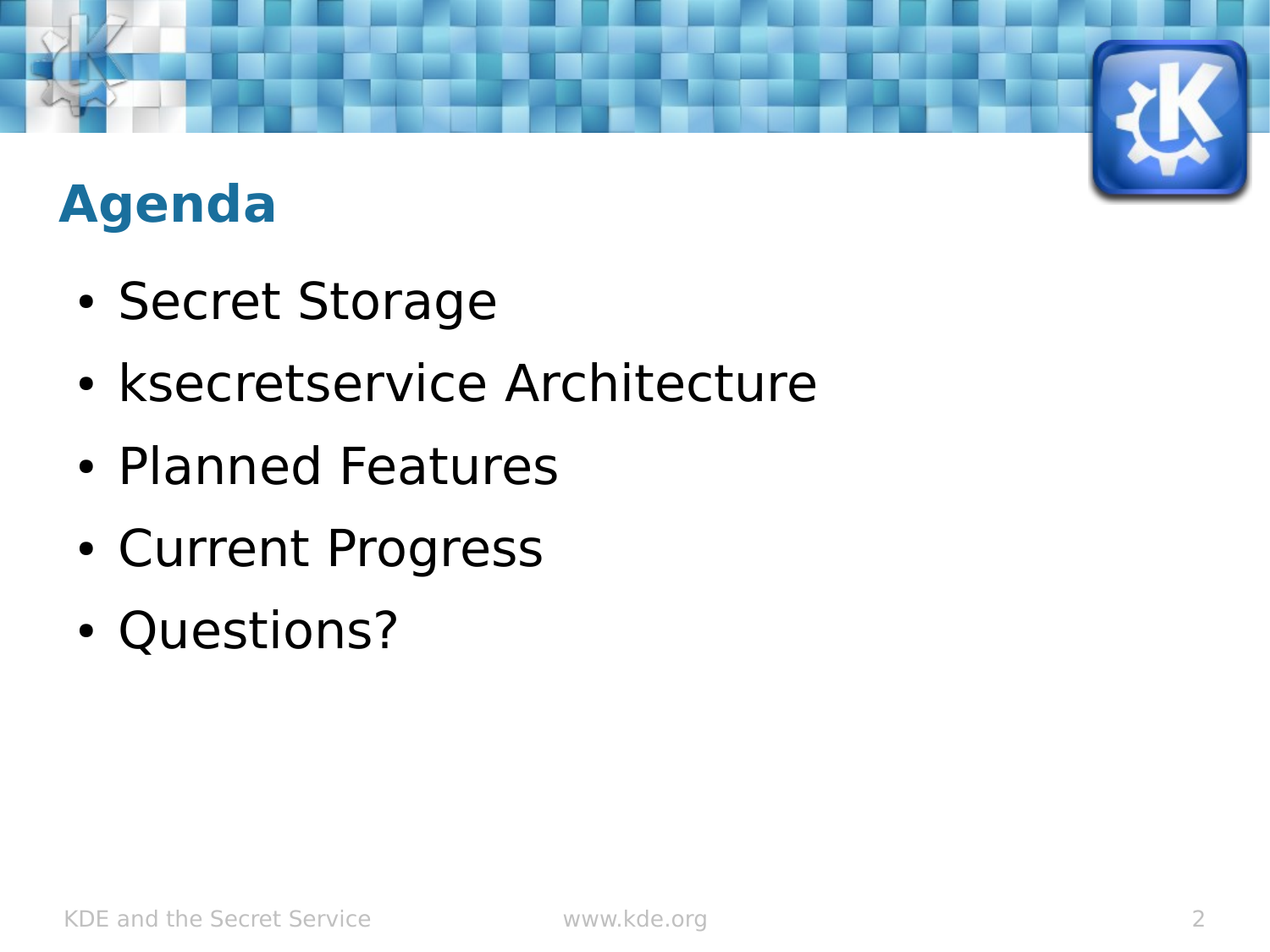### **Secret Storage**

- Stores a user's secrets (eg. passwords)
	- Encrypted with master password
	- Unlocked on demand
	- KDE's KWallet, GNOME Keyring
- Problems:
	- Users use software based on different desktops
	- 3<sup>rd</sup> party applications: Which to support?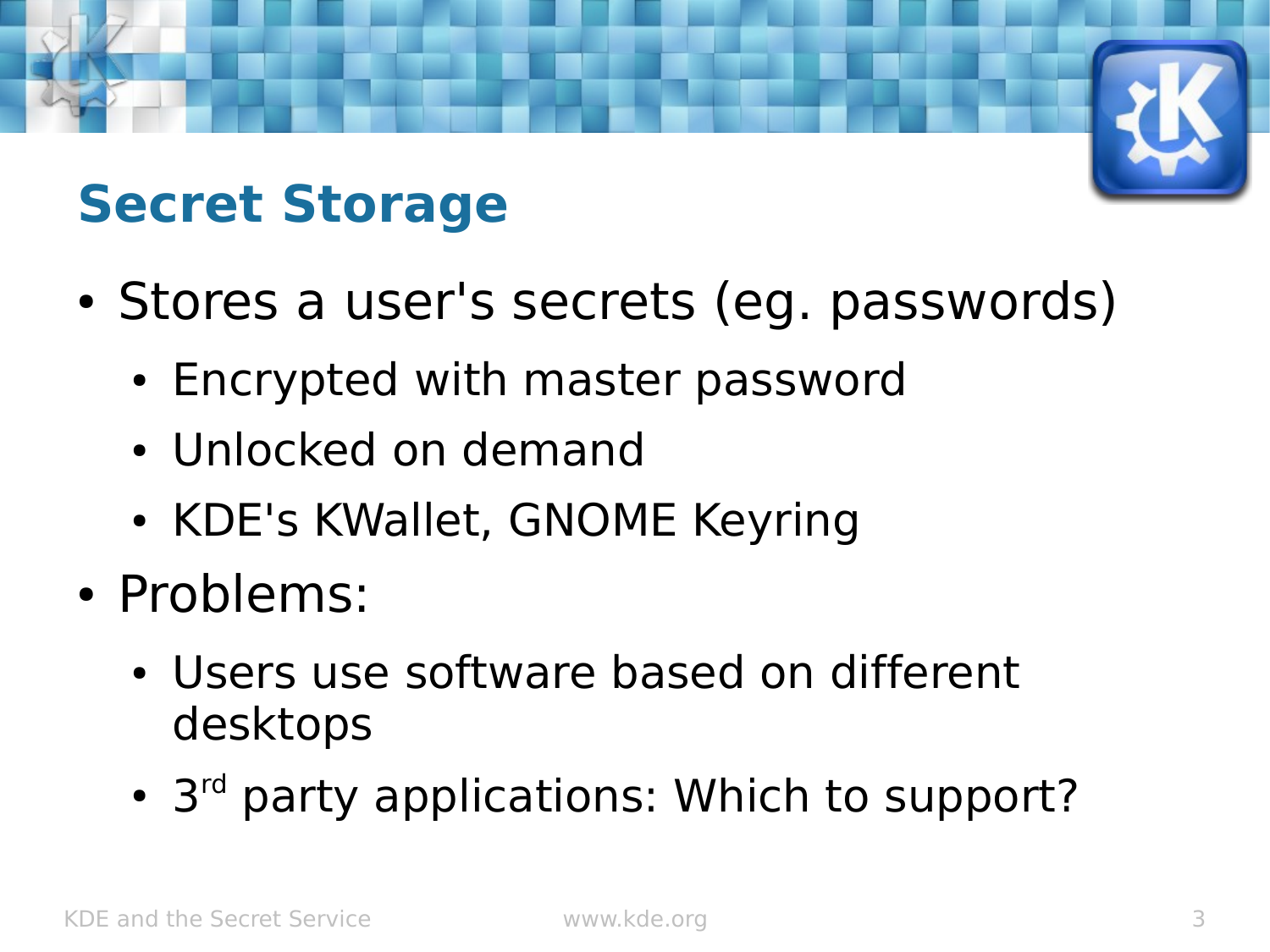# **Secret Storage API**

- Solution: Common API
	- freedesktop.org specification project
	- Started July 2009
	- Stef Walter (GNOME), Michael Leupold (KDE)
- Goals:
	- Improved interoperability
	- Make it appealing for  $3<sup>rd</sup>$  party applications to use it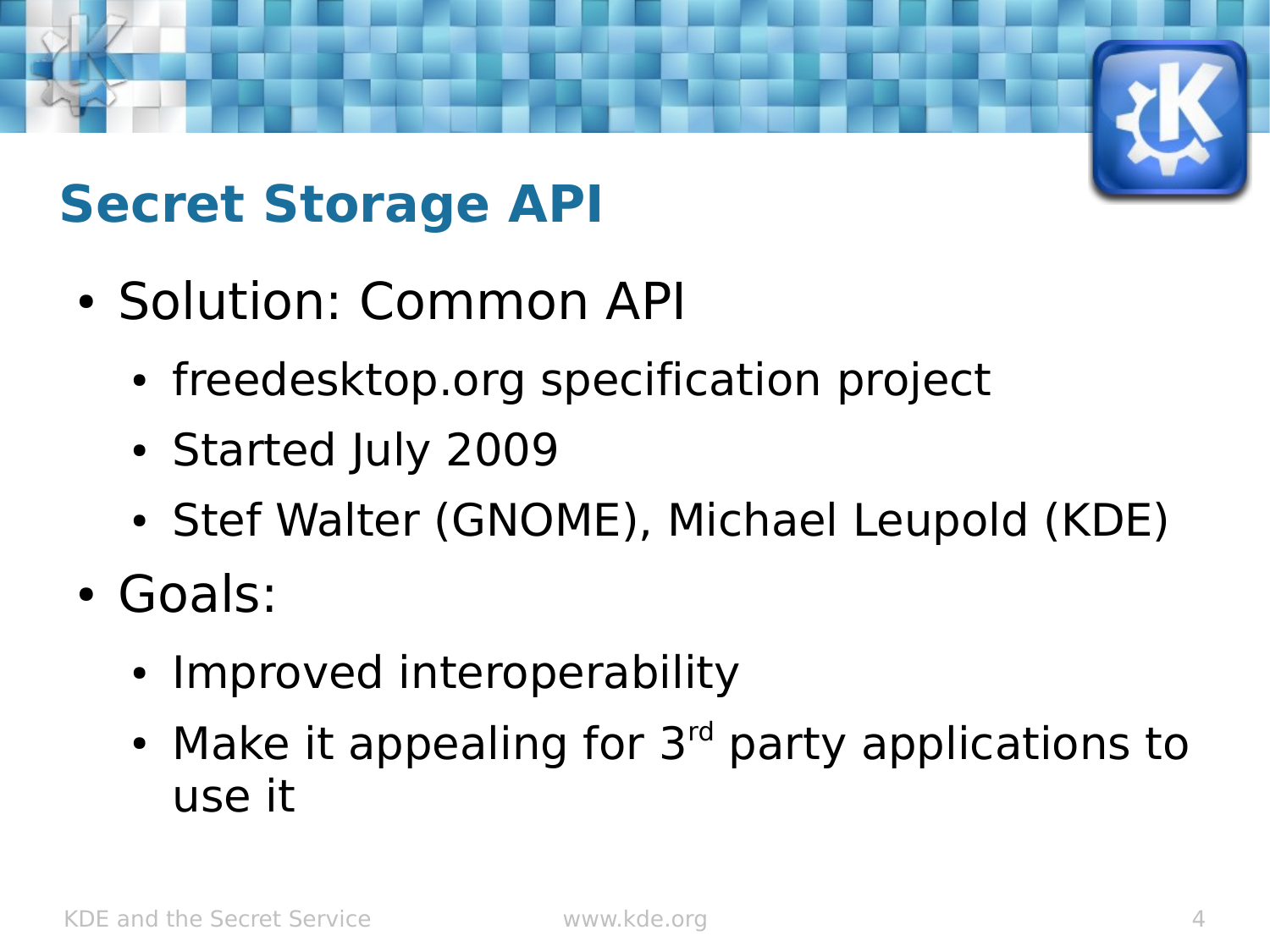### **Secret Storage API**

- D-Bus API
- Collection  $\sim$  Wallet
	- Collection of secrets
	- Lock, Unlock, Delete, ...
- Item  $\sim$  Entry in wallet
	- Individual secret
	- Identified by string attributes
	- GetSecret, SetSecret, Lock, Unlock, ...
- Prompt objects
	- Designed to be asynchronous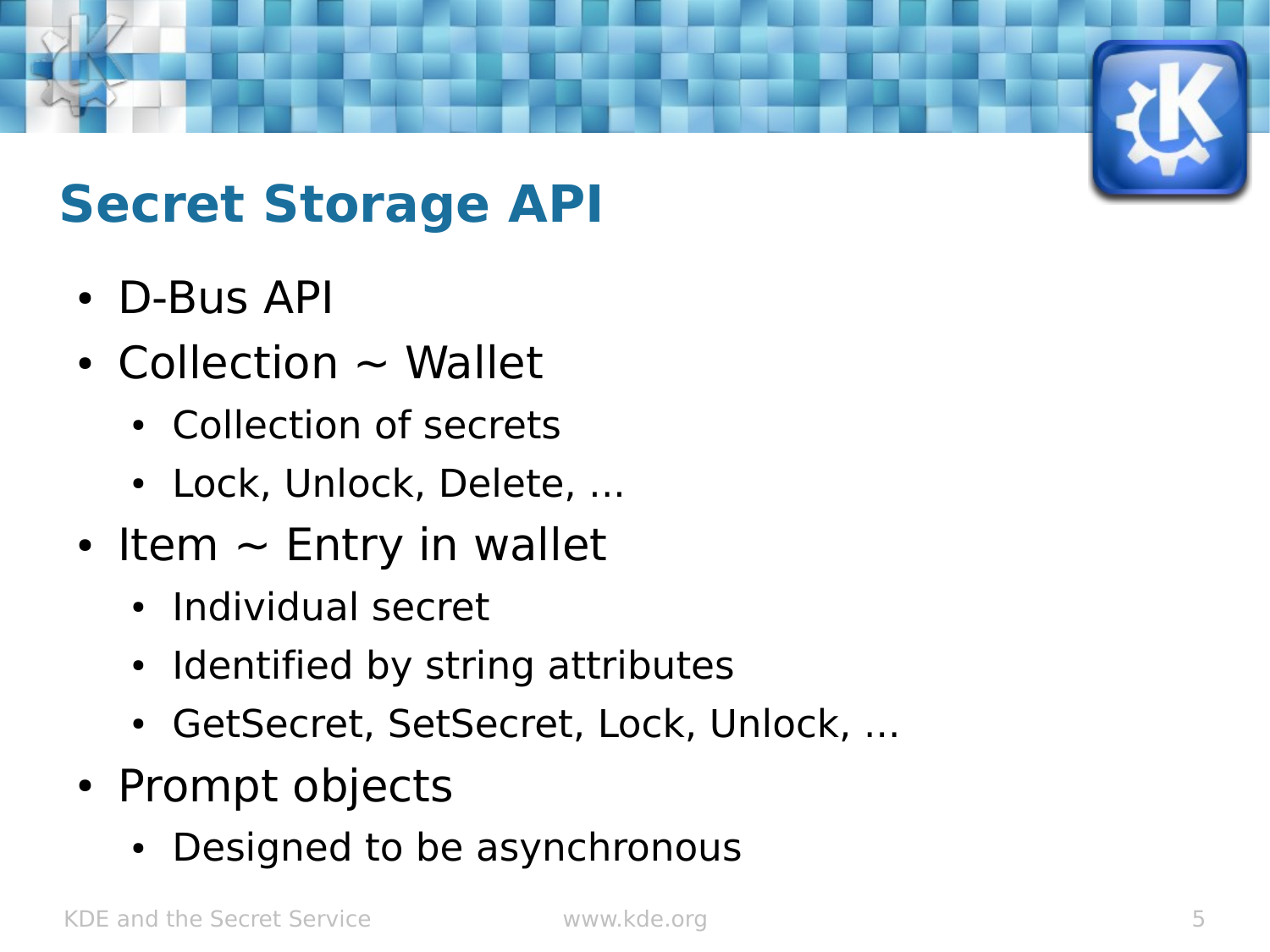## **ksecretservice Backend**

- Daemon Backend
	- Implement access to "real secrets"
	- Designed similar to the D-Bus API
	- Asynchronous
		- Level varies
		- Determined by specific implementation
	- Examples:
		- Temporary collection (memory only)
		- Stored in file (like .kwl)
- KDE and the Secret Service www.kde.org 6 – Stored on thumb drive or smart card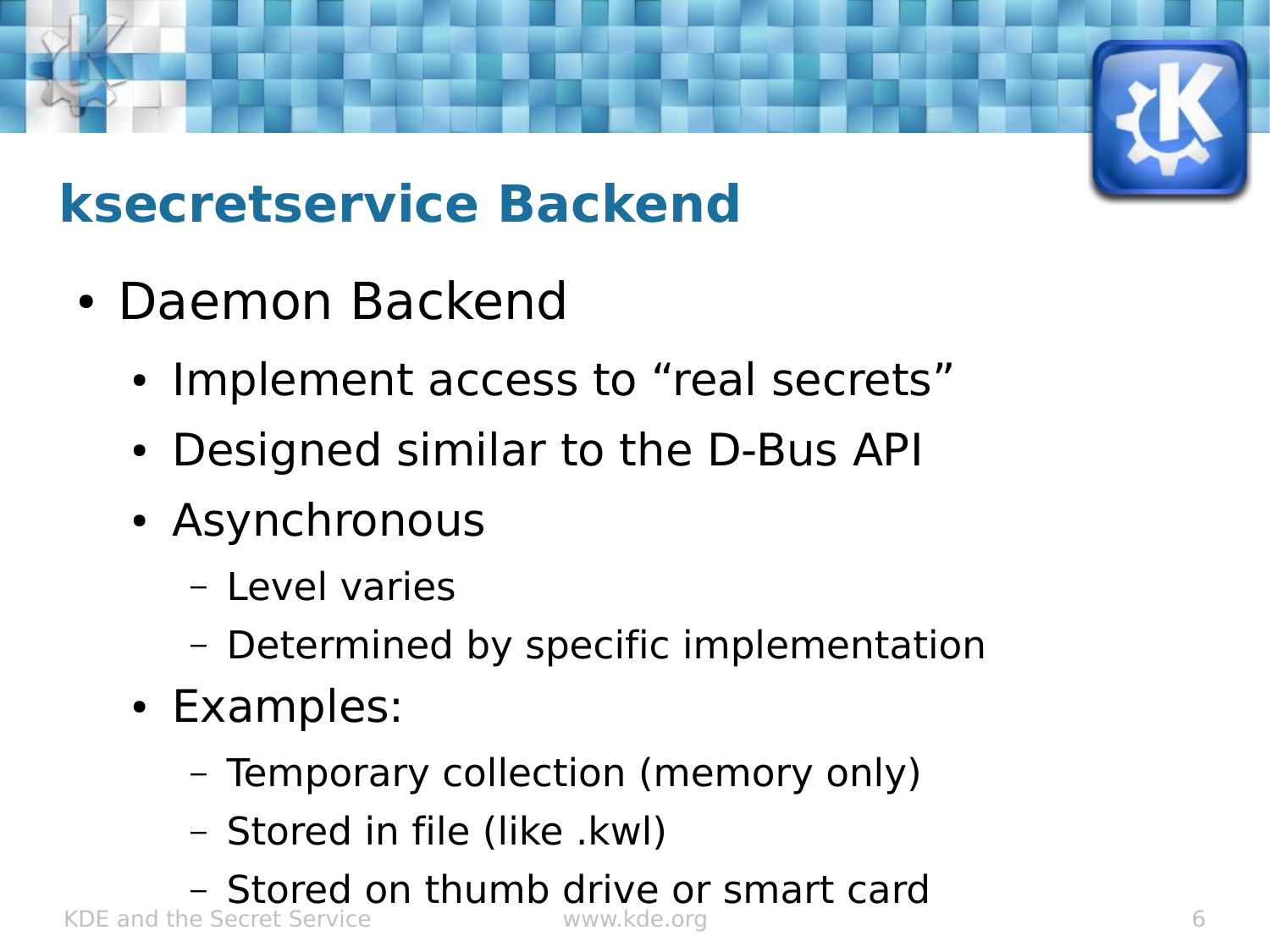

### **ksecretservice Frontend**

- Daemon Frontend
	- Implements protocol to communicate with applications
	- Uses Backends to perform actual operations
	- Examples:
		- Secret Storage API
		- KWallet (backwards compatibility)
		- Others might make sense:
			- kpasswdserver
			- ssh agent

KDE and the Secret Service www.kde.org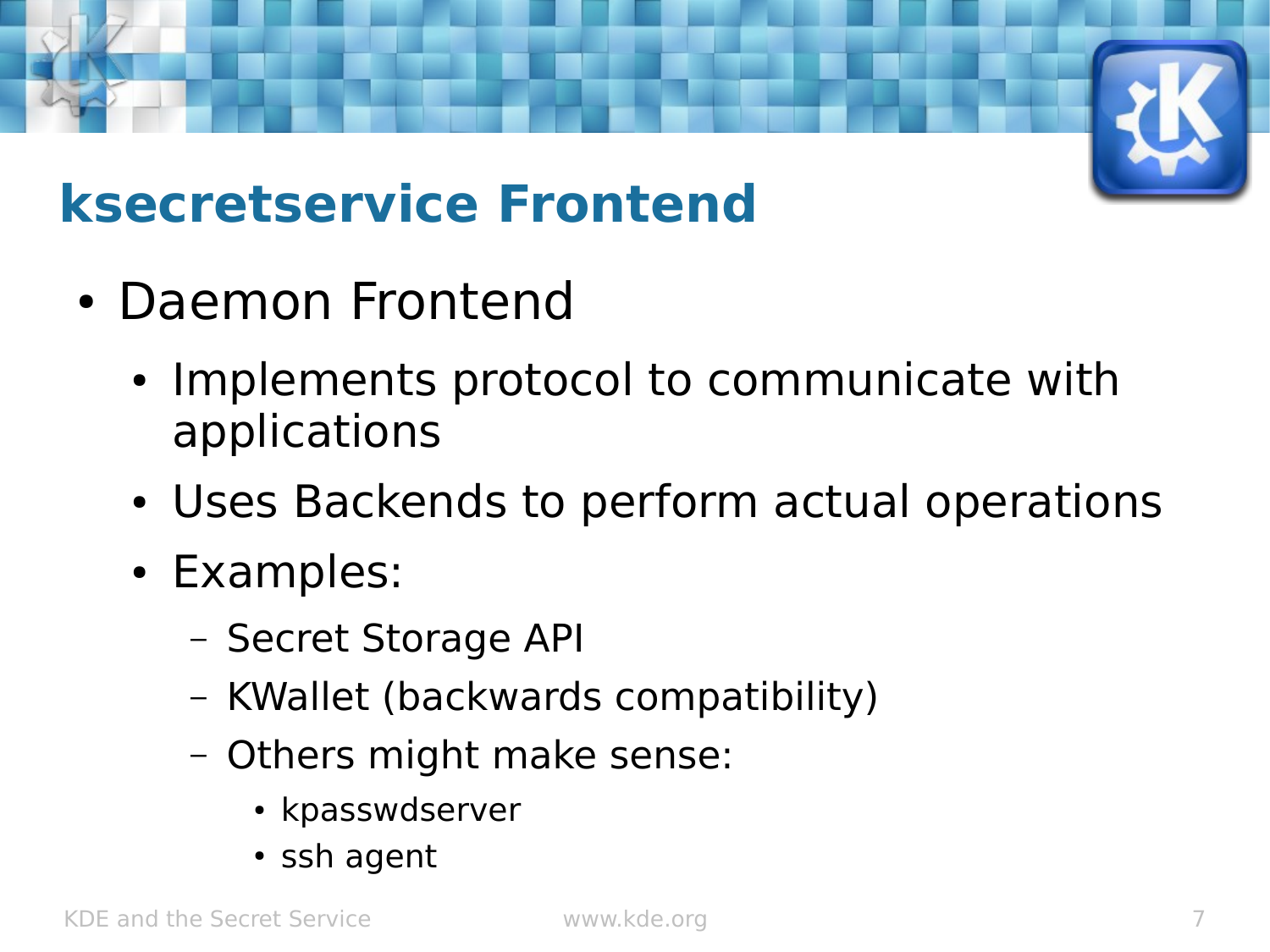

#### **ksecretservice Client APIs**

- Client-side API
	- Straightforward, similar to D-Bus API
	- KWallet::Wallet (deprecated, less features)
- Possibly Qt-only so non-KDE applications can use it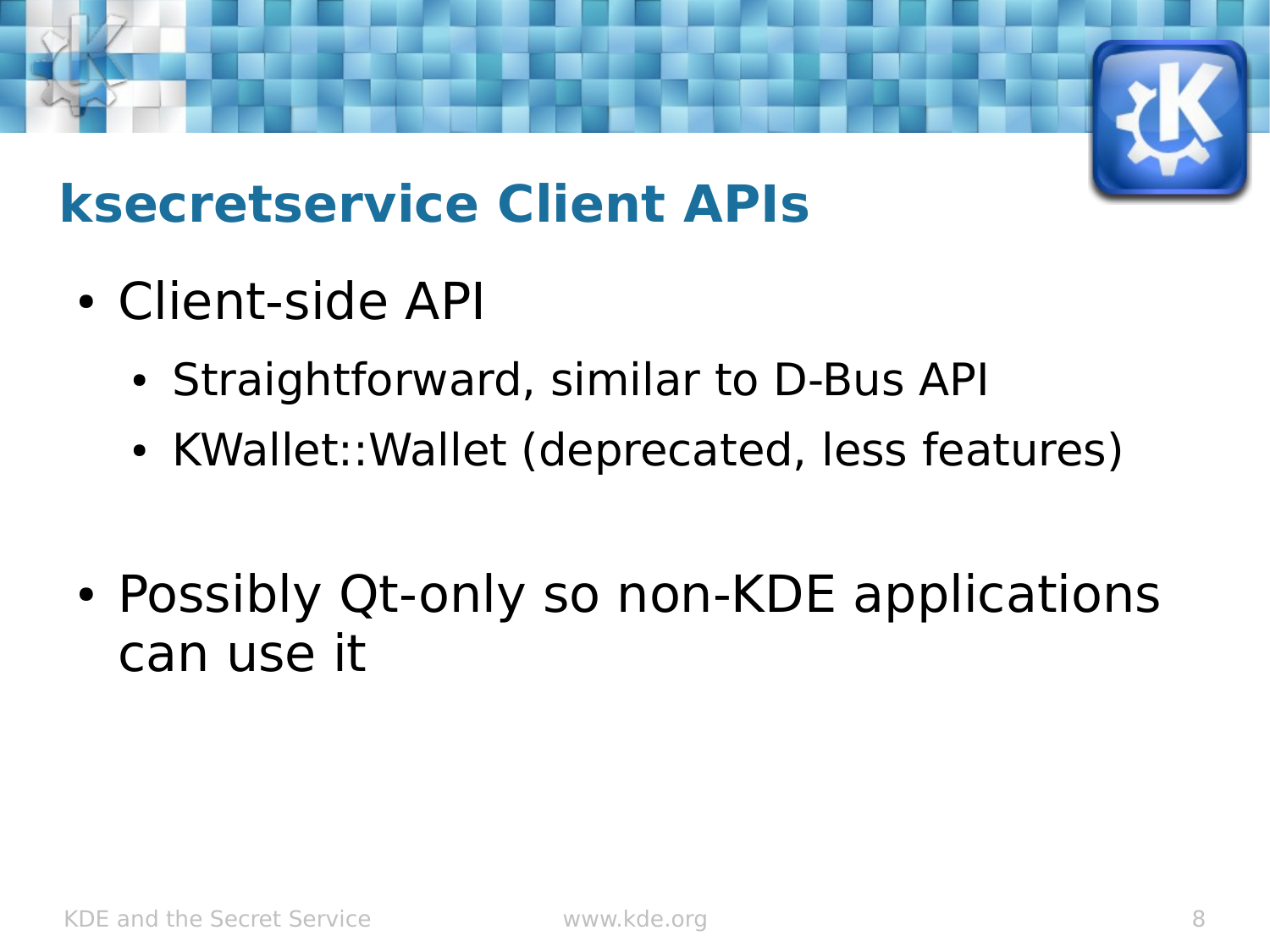

#### **ksecretservice architecture**

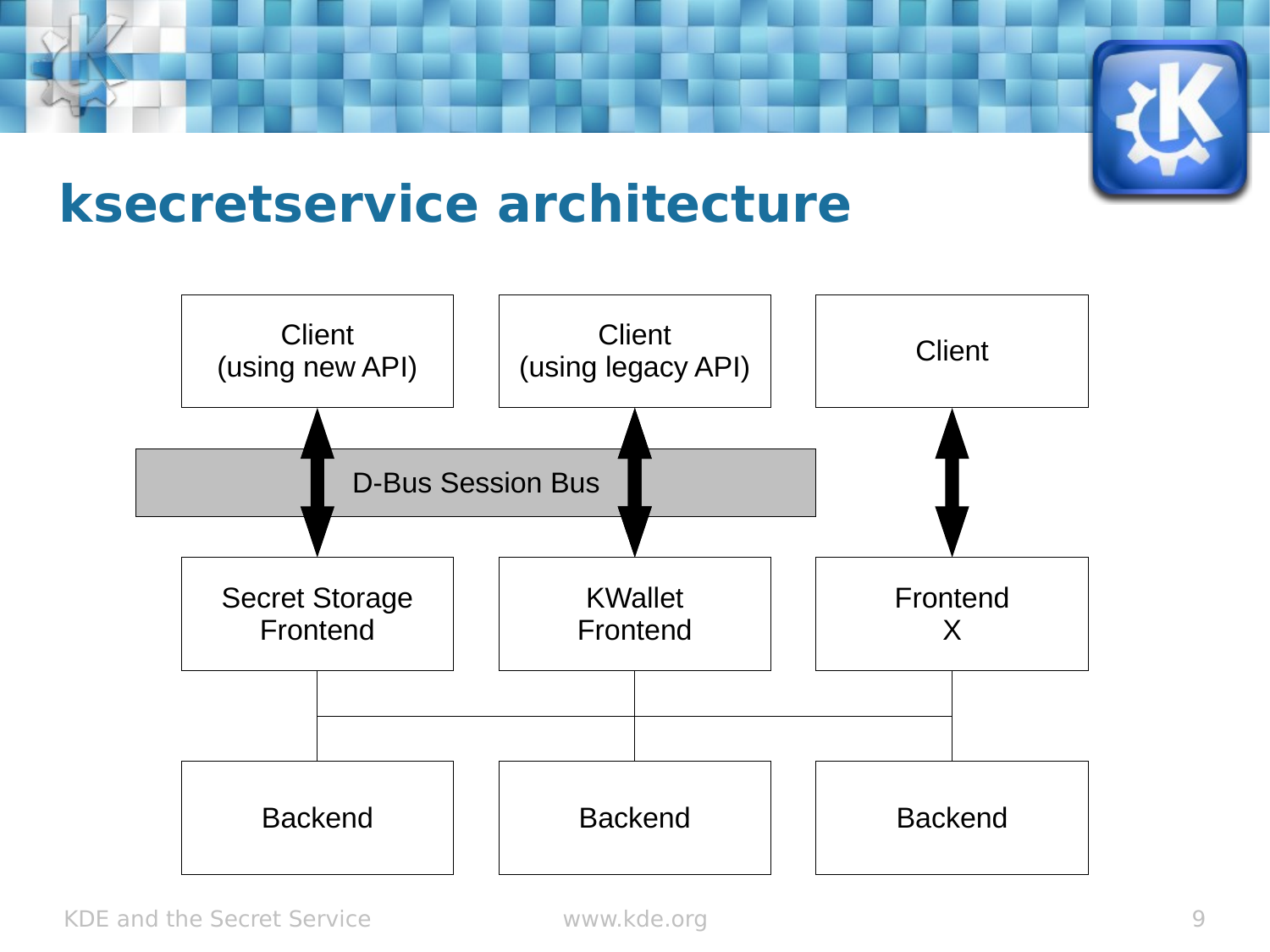

### **Planned features**

- Multiple ways to open collections
	- Password
	- Smart card
- Temporary collections
- "More secure" on user request
	- Robust ACLs
	- Detect tampering with configuration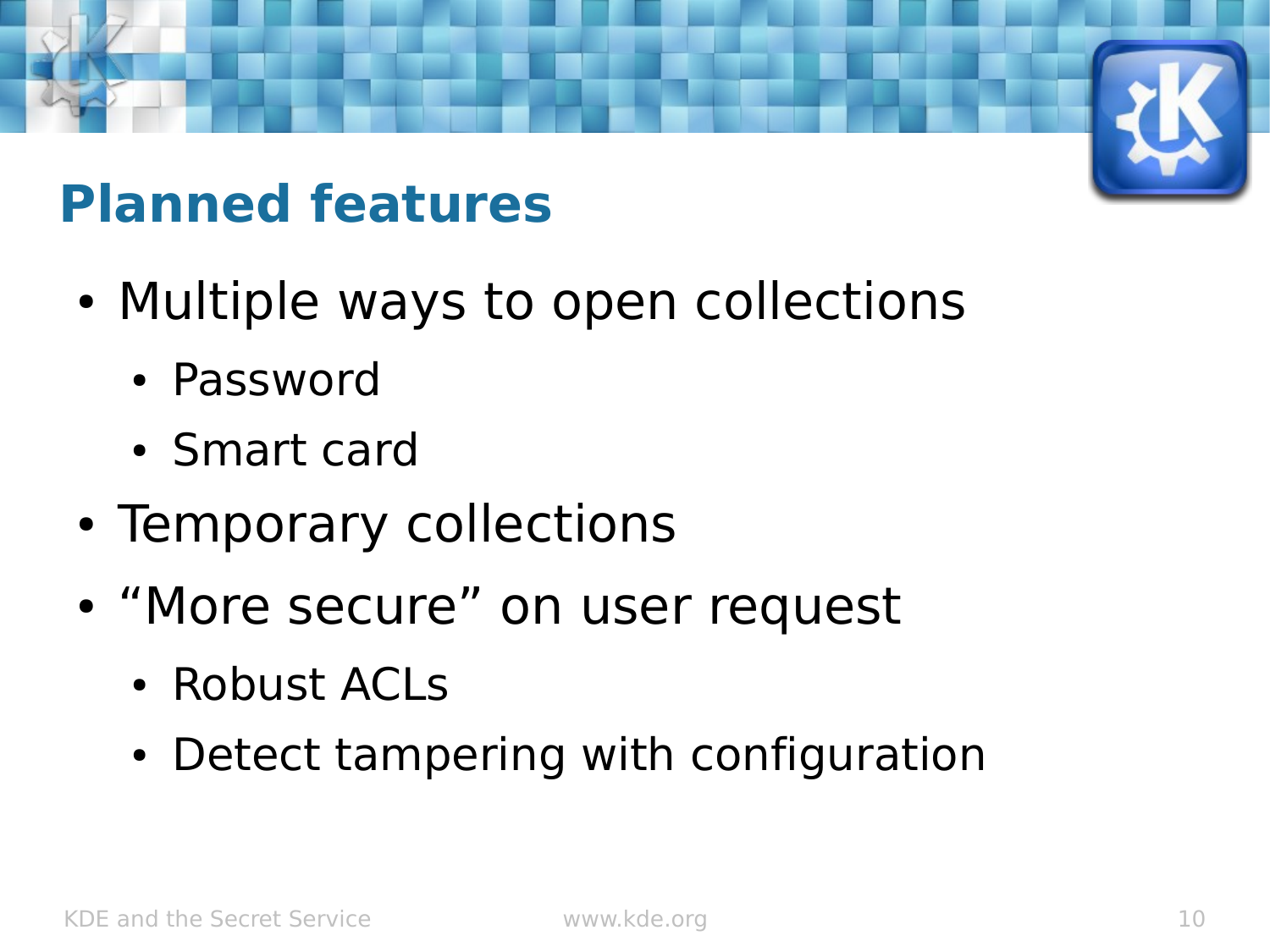#### **Current progress**

- Basic framework done
- Working on new secret file format
- In the works: UI, ACLs, configuration, client-side libraries …
- Progressing slowly but steadily
- First release with KDE 4.6 (maybe!)

• Help is always welcome!